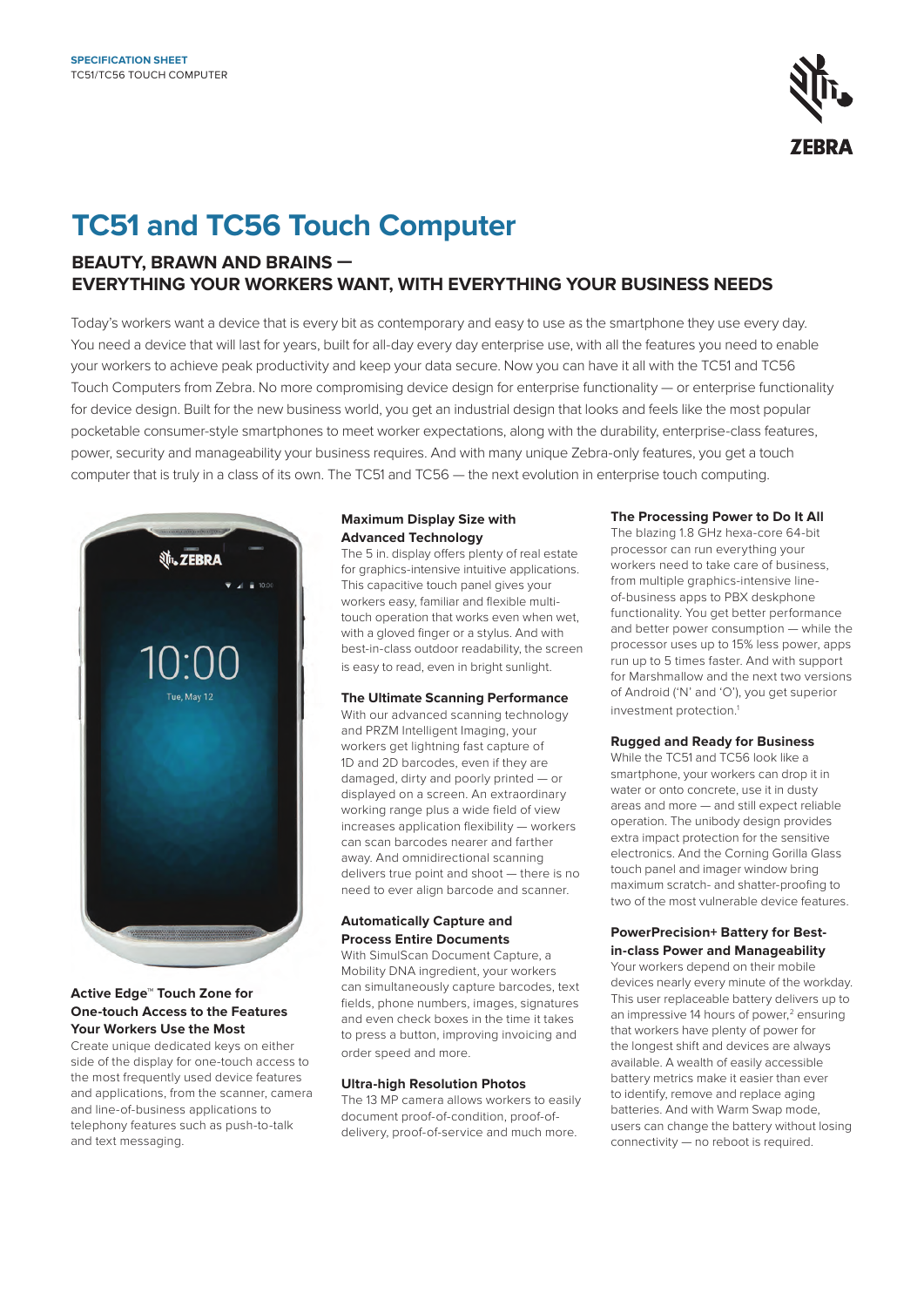### **Unsurpassed Security with Zebra's Mobility Extensions (Mx)**

Mx is a series of features that make Android a more robust enterprise class operating system. Another Mobility DNA ingredient, Mx is pre-installed on every TC51/TC56 device and is simple to deploy, allowing you to easily create the most secure, purpose-built, enterprise class Android device. With Android and Mx, you can prevent unauthorized users from accessing the device, as well as the installation and opening of unauthorized apps. Additional device controls prevent configuration errors that can take the device offline and erode worker productivity. The ability to actively detect vulnerabilities and automatically execute the right corrective action helps prevent data leaks and more.

# **Multiple Configurations to**

# **Meet Different Business Needs**

Standard Configuration devices come with Google Mobile Services (GMS) and Android for Work (AFW). GMS provides integrated Google applications such as Gmail and Google Maps, and AFW adds more enterprise-class features. Professional Configuration devices ship without GMS and AFW, promoting greater privacy and security of personal information. Both configurations are based on Android Open Source (AOSP).

### **Get More Value out of your Devices with Mobility DNA**

Every strand of your mobility platform is simpler with Zebra's Mobility DNA. That's because right from the start, you have the industry's most comprehensive suite of mobility musthaves to accelerate your solution. More off-the shelf enduser apps, more robust administration utilities and easier app development. Purpose built for enterprise, Mobility DNA makes ease, confidence and value intrinsic to your investment and our full line of Android mobile computers.

# **The Highest Quality Voice in its Class for Crystal Clear Voice Calls**

Speakers that deliver four times the loudness of popular smartphones and noise-cancellation technology ensure that callers on both ends of every call can hear every word regardless of the volume of background noise.

## **The Fastest, Most Dependable Wireless Connections Inside and Outside the Four Walls**

The Wi-Fi enabled TC51 supports the fastest Wi-Fi connections with the most robust roaming support. The Wi-Fi and 4G LTE cellular-enabled TC56 keeps workers connected no matter where they are — in your facility or out in the field.

### **A Complete Suite of Enterprise Accessories**

A trigger handle and a variety of holsters make it easy to use the TC51 and TC56 in just about any workflow. Backroom management is easier with the ShareCradle that can charge it all — device and batteries, plus convenient multi-slot chargers. With an Ethernet connection option available for ShareCradles, syncing data with backend applications is easy. And vehicle cradles are ideal for delivery drivers and technicians out in the field.

For more information, please visit [www.barcodes.com.au/ZebraTC51](https://www.barcodes.com.au/zebra-tc51-handheld-scanner/) or call us on 1300 800 999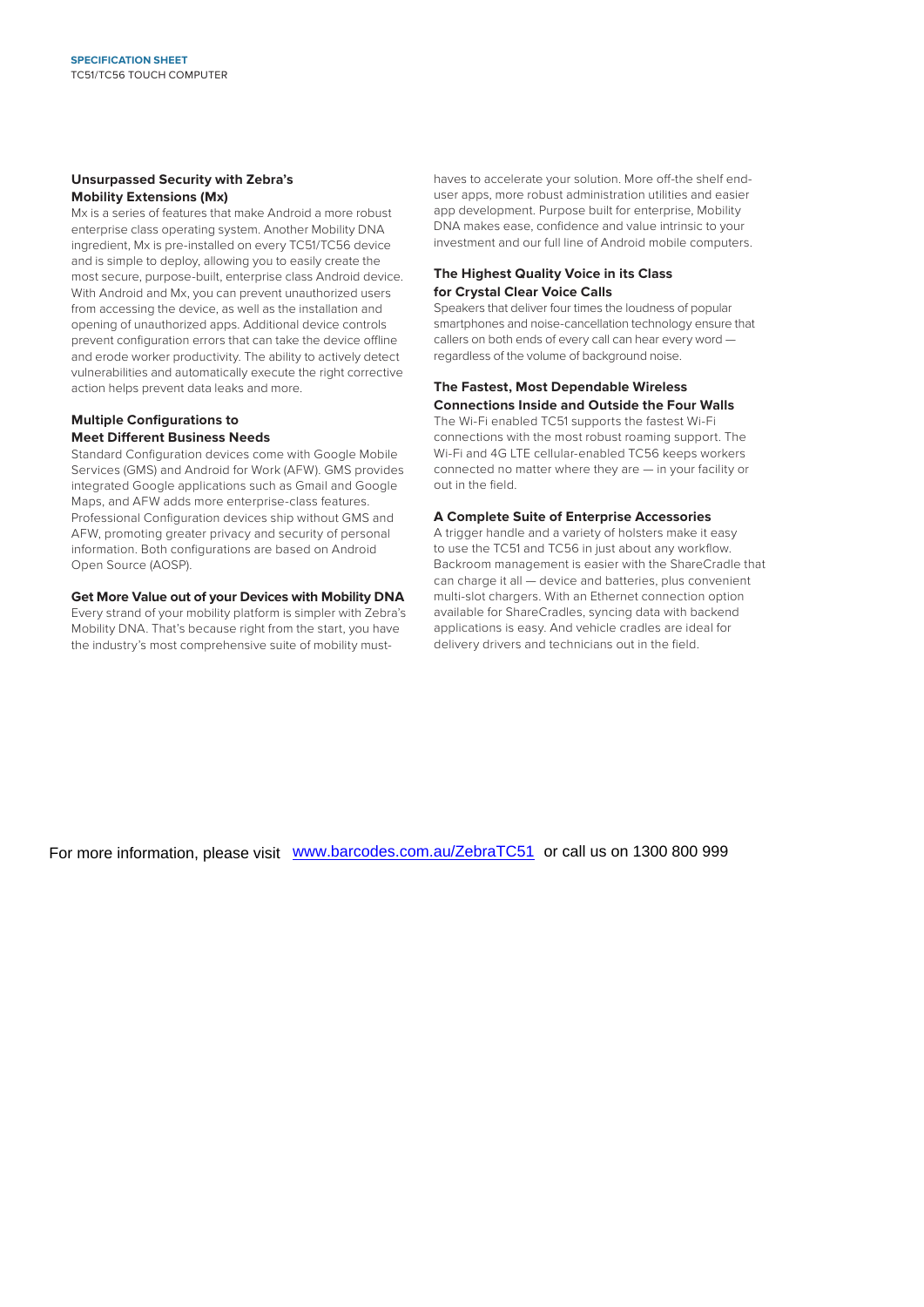# **TC51/TC56 Specifications**

| <b>PHYSICAL CHARACTERISTICS</b> |                                                                                                                                                                                                                                                                        |
|---------------------------------|------------------------------------------------------------------------------------------------------------------------------------------------------------------------------------------------------------------------------------------------------------------------|
| <b>Dimensions</b>               | 6.1 in. L x 2.9 in. W x 0.73 in. H<br>155 mm L x 75.5 mm W x 18.6 mm H                                                                                                                                                                                                 |
| Weight                          | 8.8 oz./249 g with HD battery                                                                                                                                                                                                                                          |
| Display                         | 5.0 in. High Definition (1280 x 720); exceptionally<br>bright, outdoor viewable; optically bonded to<br>touch panel                                                                                                                                                    |
| <b>Imager Window</b>            | Corning Gorilla Glass                                                                                                                                                                                                                                                  |
| Touchpanel                      | Dual mode capacitive touch with stylus or bare<br>or gloved fingertip input (conductive stylus sold<br>separately); Corning Gorilla Glass                                                                                                                              |
| <b>Backlight</b>                | LED backlight                                                                                                                                                                                                                                                          |
| Power                           | Rechargeable Li-Ion, Power Precision +<br>Standard Capacity, 4300 mAh typical/<br>4030 mAh minimum; improved battery technology<br>for longer cycle times and real-time visibility into<br>battery metrics for better battery management; fast<br>USB charging (500mA) |
| <b>Expansion Slot</b>           | User accessible MicroSD up to 32GB SDHC and up<br>to 128 GB SDXC                                                                                                                                                                                                       |
| <b>SIM</b>                      | 1 Nano SIM slot                                                                                                                                                                                                                                                        |
| <b>Network Connections</b>      | USB-C                                                                                                                                                                                                                                                                  |
| Notification                    | Audible tone; multi-color LEDs; vibration                                                                                                                                                                                                                              |
| Keypad                          | On-screen keypad and enterprise keyboard                                                                                                                                                                                                                               |
| <b>Voice and Audio</b>          | Two microphones with noise cancellation; vibrate<br>alert; speaker; Bluetooth wireless headset support;<br>High quality speaker phone; PTT headset support;<br>cellular circuit switch voice; HD Voice                                                                 |
| <b>Buttons</b>                  | Programmable back button; dual dedicated scan<br>buttons; dedicated push-to-talk button                                                                                                                                                                                |
| PERFORMANCE CHARACTERISTICS     |                                                                                                                                                                                                                                                                        |
| <b>CPU</b>                      | Snapdragon 650 64-bit hexa-core 1.8GHz ARM<br>Cortex A72, power optimization                                                                                                                                                                                           |
| <b>Operating System</b>         | Android 6.0 Marshmallow with Zebra's<br>Mobility Extensions (Mx) (pre-installed on<br>both AOSP and GMS options)                                                                                                                                                       |
| Memory                          | Standard: 2GB RAM/16GB Flash<br>Optional: 4GB RAM/32GB Flash                                                                                                                                                                                                           |
| <b>USER ENVIRONMENT</b>         |                                                                                                                                                                                                                                                                        |
| Operating<br>Temperature        | 14°F to 122°F/-10°C to 50°C<br>(RH 5% to 95% Non-condensing)                                                                                                                                                                                                           |
| <b>Storage Temperature</b>      | -40°F to 158°F/-40°C to 70°C                                                                                                                                                                                                                                           |
| Humidity                        | 5% to 85% non-condensing                                                                                                                                                                                                                                               |
| <b>Drop Specifications</b>      | Multiple 4 ft./1.2 m to tile over concrete over<br>operating temperature range<br>Multiple 5 ft./1.5 m to concrete with the rugged boot<br>accessory over operating temperature range                                                                                  |
| <b>Tumble Specification</b>     | 500 1.6 ft./0.5 m tumbles, meets or exceeds IEC<br>tumble specification                                                                                                                                                                                                |
| Sealing                         | IP67 and IP65 per applicable IEC sealing specifications                                                                                                                                                                                                                |
| Vibration                       | 4 g's PK Sine (5 Hz to 2 kHz); 0.04 g 2/Hz Random<br>(20 Hz to 2 kHz); 60 minute duration per axis, 3 axis                                                                                                                                                             |

| <b>USER ENVIRONMENT (CONTINUED)</b>        |                                                                                                                                                                                                          |
|--------------------------------------------|----------------------------------------------------------------------------------------------------------------------------------------------------------------------------------------------------------|
| <b>Thermal Shock</b>                       | -40° F to 158° F/-40° C to 70° C rapid transition                                                                                                                                                        |
| <b>Electrostatic</b><br>Discharge (ESD)    | +/-15kv Air; +/-10kv contact; +/-10kv charge body                                                                                                                                                        |
| <b>INTERACTIVE SENSOR TECHNOLOGY (IST)</b> |                                                                                                                                                                                                          |
| <b>Light Sensor</b>                        | Automatically adjusts display backlight brightness                                                                                                                                                       |
| <b>Motion Sensor</b>                       | eCompass; 3-axis Gyro; 3-axis accelerometer                                                                                                                                                              |
| <b>Proximity Sensor</b>                    | Automatically detects when the user places the<br>handset against head during a phone call to disable<br>display output and touch input                                                                  |
| <b>DATA CAPTURE</b>                        |                                                                                                                                                                                                          |
| Scanning                                   | SE4750 imager (1D and 2D) with extraordinary range:<br>Scan range - Code 39 barcode:<br>20 Mil: 1.8 in. to 32.0 in./4.5 cm to 81.3 cm<br>3 Mil: 3.1 in. to 5.6 in./7.9 cm to 14.2 cm                     |
| Camera                                     | Rear - 13 MP autofocus; f/2.4 aperture; rear camera<br>flash LED generates balanced white light; supports<br>Torch mode                                                                                  |
| NFC.                                       | ISO 14443 Type A and B; F; FeliCa and ISO 15693<br>cards; P2P mode and Card Emulation via UICC<br>and Host                                                                                               |
|                                            | <b>WIRELESS WAN DATA AND VOICE COMMUNICATIONS</b>                                                                                                                                                        |
| <b>Radio Frequency</b><br>Band             | Worldwide:<br>LTE: 700,800/850/900/1800/2100/2600<br>(FDD 28,20,5,8,3,1,7); UMTS/HSPA/HSPA+:<br>850/900/1900/2100; GSM/GPRS/EDGE:<br>850/900/1800/1900                                                   |
|                                            | Americas:<br>LTE: 700/850/1900/AWS/2100, (FDD<br>13,12,17,5,26,2,25,4,1); UMTS/HSPA/HSPA+:<br>850, 900, AWS, 1900, 2100 GSM/GPRS/EDGE:<br>850/900/1800/1900; CDMA: 850,1900 (BC0,<br>BC10, BC1)          |
| <b>GPS</b>                                 | TC56 only: Integrated; Autonomous; Assisted GPS<br>(A-GPS); Navstar; GLONASS; Gallileo; BeiDou                                                                                                           |
| <b>WIRELESS LAN</b>                        |                                                                                                                                                                                                          |
| Radio                                      | IEEE 802.11 a/b/g/n/ac/d/h/i/r; Wi-Fi" certified; IPv4,<br>IPv6; 2X2 MIMO                                                                                                                                |
| <b>Data Rates</b>                          | 5GHz: 802.11a/n/ac - up to 866.7 Mbps<br>2.4GHz: 802.11b/g/n - up to 144 Mbps                                                                                                                            |
| <b>Operating Channels</b>                  | Channel 1-13 (2412-2472 MHz); Chan 36-165<br>(5180-5825 MHz)<br>Channel Bandwidth: 20, 40, 80 MHz                                                                                                        |
|                                            | Actual operating channels/ frequencies and<br>bandwidths depend on regulatory rules and<br>certification agency                                                                                          |
| Security and<br>Encryption                 | WEP (40 or 104 bit); WPA/WPA2 Personal (TKIP,<br>and AES); WPA/WPA2 Enterprise (TKIP and AES)<br>- EAP-TTLS (PAP, MSCHAP, MSCHAPv2), EAP-TLS,<br>PEAPv0-MSCHAPv2, PEAPv1-EAP-GTC3, EAP Fast3<br>and LEAP |
| <b>Certifications</b>                      | WFA (802.11n, WMM-PS); DTS3; WPS; Miracast                                                                                                                                                               |
| <b>Fast Roam</b>                           | PMKID caching; Cisco CCKM; 802.11r; OKC                                                                                                                                                                  |
| <b>WIRELESS PAN</b>                        |                                                                                                                                                                                                          |
| <b>Bluetooth</b>                           | Class 2, Bluetooth v4.1 (Bluetooth® Smart technology);<br>Bluetooth Wideband support HFPv1.6; Bluetooth<br>v4.1 Low Energy (LE)                                                                          |
|                                            |                                                                                                                                                                                                          |